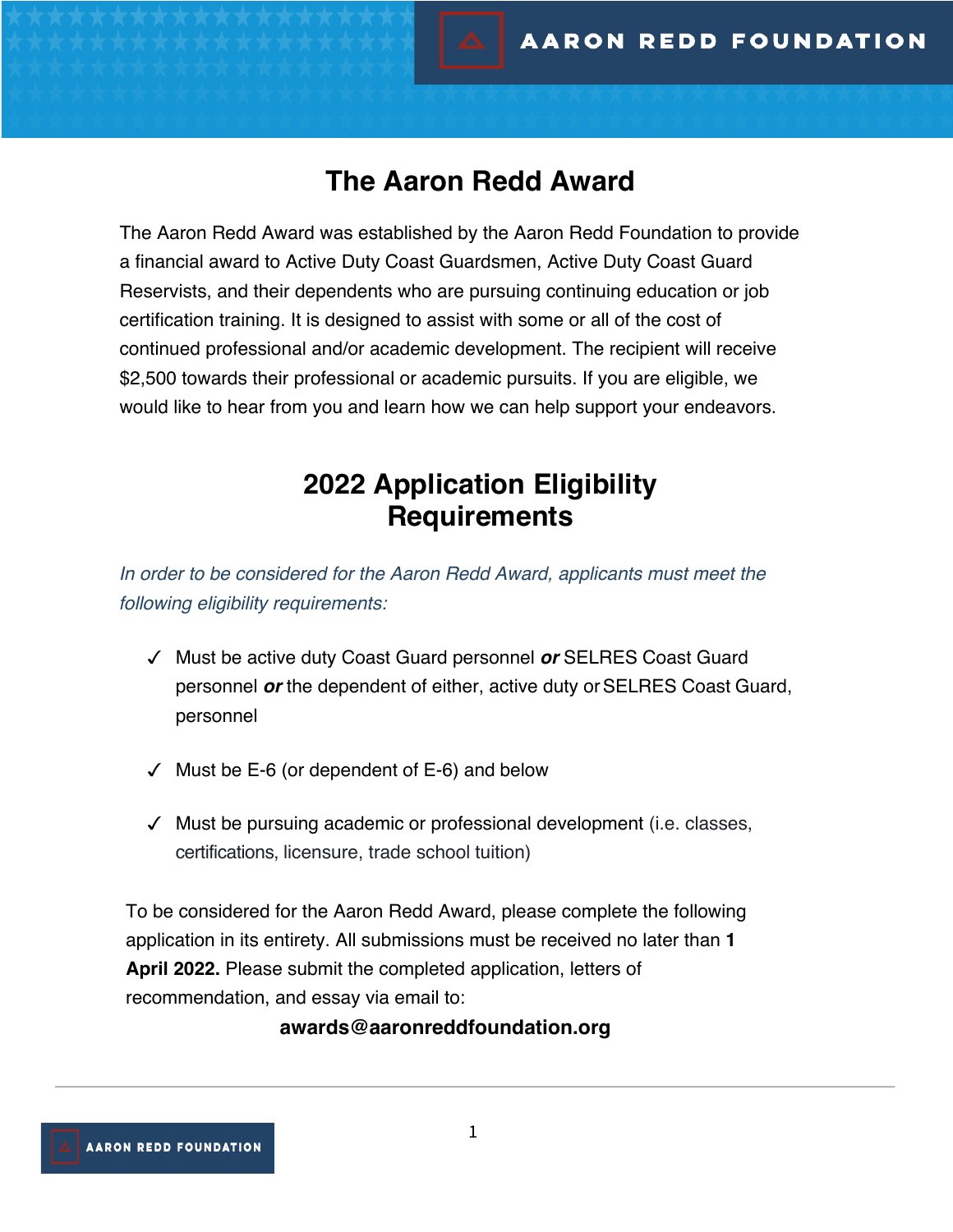### **About Aaron**

Aaron was passionate about life and at 19 made the decision to serve in the United States Coast Guard. He was devoted to living a life of honor, duty and service. On 28 June 2016, he began his dream when he and his fellow Recruits set foot on the grounds of The Coast Guard Training Center in Cape May, New Jersey. Aaron was ready to serve his country.

A few day's into training, due to complications from an unknown blood disorder (the Sickle Cell Trait) Aaron collapsed. On 6 July with his family and new Coast Guard family by his bedside, Aaron passed away. By donating his strong heart, Aaron was able to fulfill his purpose as a Coastie and *save a life*. Aaron is the first Seaman Recruit to ever save a life. He never gave up – Ever.

Aaron was larger than life. He was an athlete, a loyal friend, witty, fun loving, and smart; and we will miss him every moment of every day. His family and friends have experienced first-hand, the love and support of the Coast Guard family. From the moment Aaron was admitted to the hospital, until his final day on Earth, the Coast Guard stood by him.

On 19 August, posthumously, Aaron became an honorary graduate of Delta Company 193 and is forever a U.S. Coast Guardsman. Today, Aaron has an eagle's eye view and stands the watch over all those he loved.

The Aaron Redd Foundation was established on 19 January 2018 on what would have been Aaron's 23rd birthday. To learn more visit aaronreddfoundation.org

Thank you for taking the time to learn about Aaron. The Aaron Redd Award Committee is excited to learn about your passion and goals for the future and how this award can help you achieve your dream. Aaron is leaving a legacy and we want you to be a part of his story.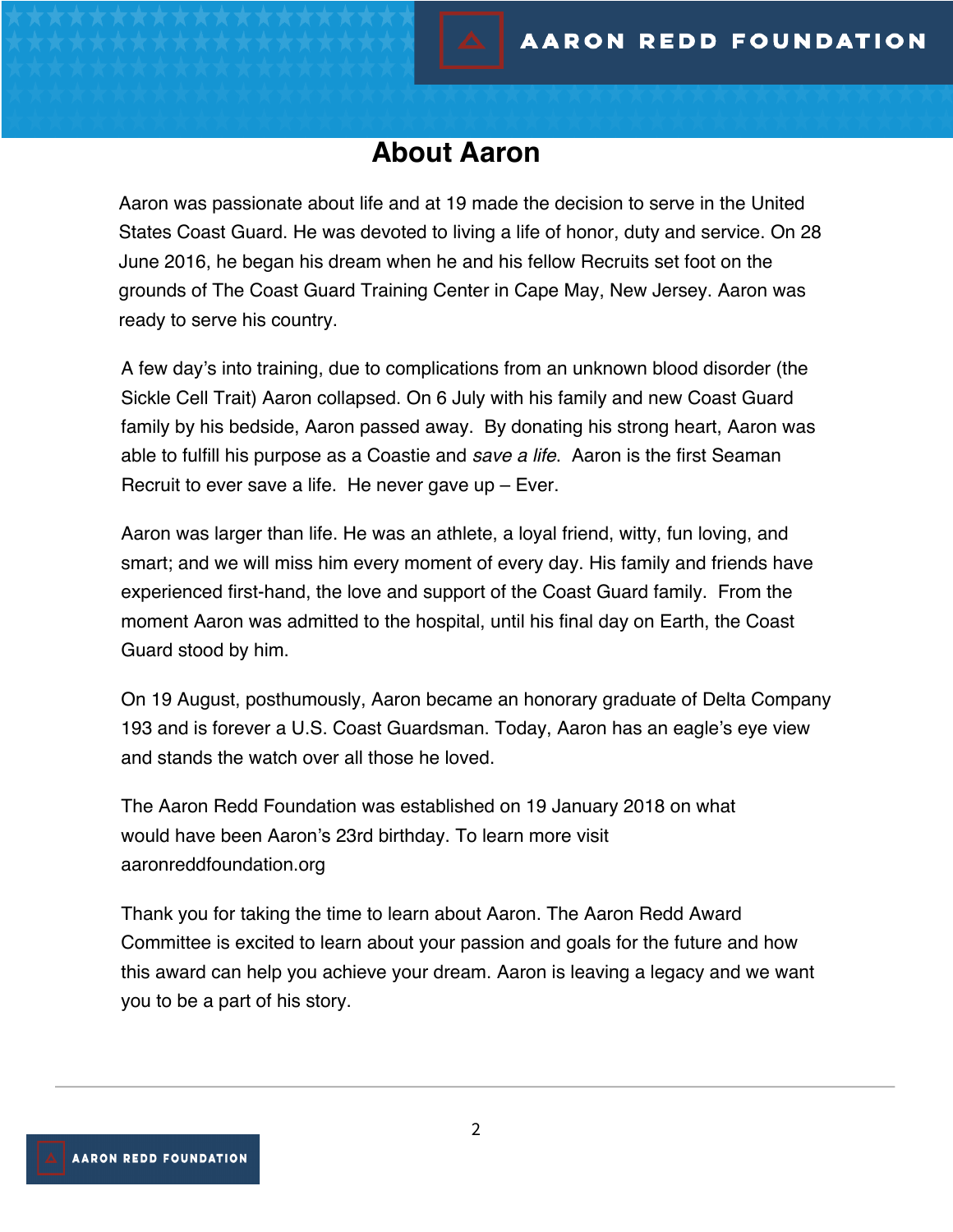# **Applicant Information**

**Deadline: 1 April 2022**

You may submit additional pages if your answers do not fit on the space provided on the application.

**Please print or type answers.** *If we are unable to read any part of your submission, your application will not be considered.* 

*Please submit all pages in a single .pdf formatted document*

Name:

Address:

Email:

Phone:

I am an:

- □ Active Duty Coast Guard
- □ SELRES Coast Guard
- □ Dependent of Active Duty/SELRES Coast Guard
- □ E-6 and below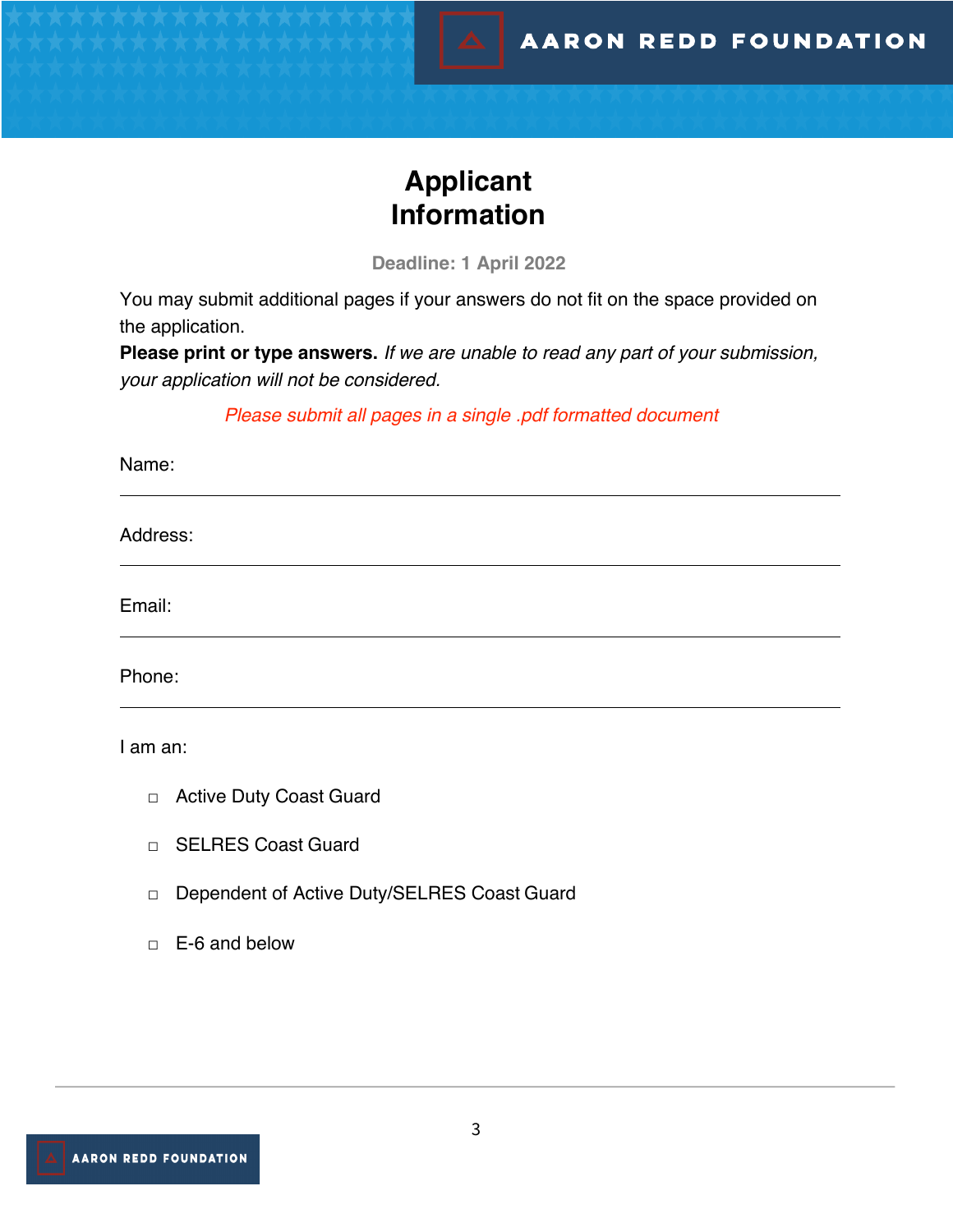# **Letters of Recommendation**

To be considered, please submit the following with your completed application:

#### □ **Active Duty or SELRES Coast Guard:**

- 2 letters of recommendation from non-family members
- 1 letter of recommendation from a member of your current command cadre

#### □ **Dependent Applicant :**

- 3 letters of recommendation from non-family members
- For verification purposes dependents, please provide your 10 digit DoD ID Number: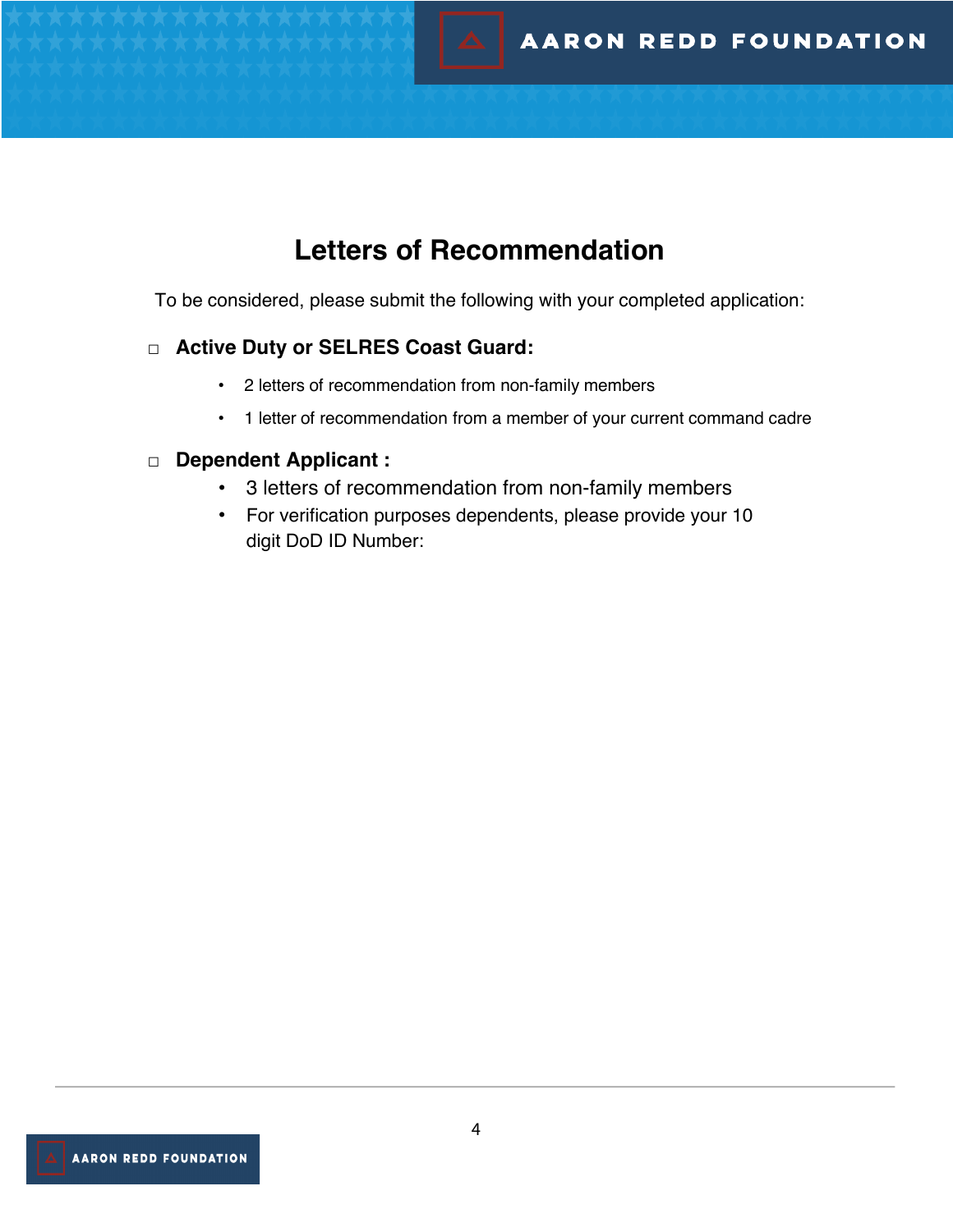# **Community Involvement and Outreach**

*Please list any civic organizations with which you are involved. Please describe your role and any awards or accomplishments:*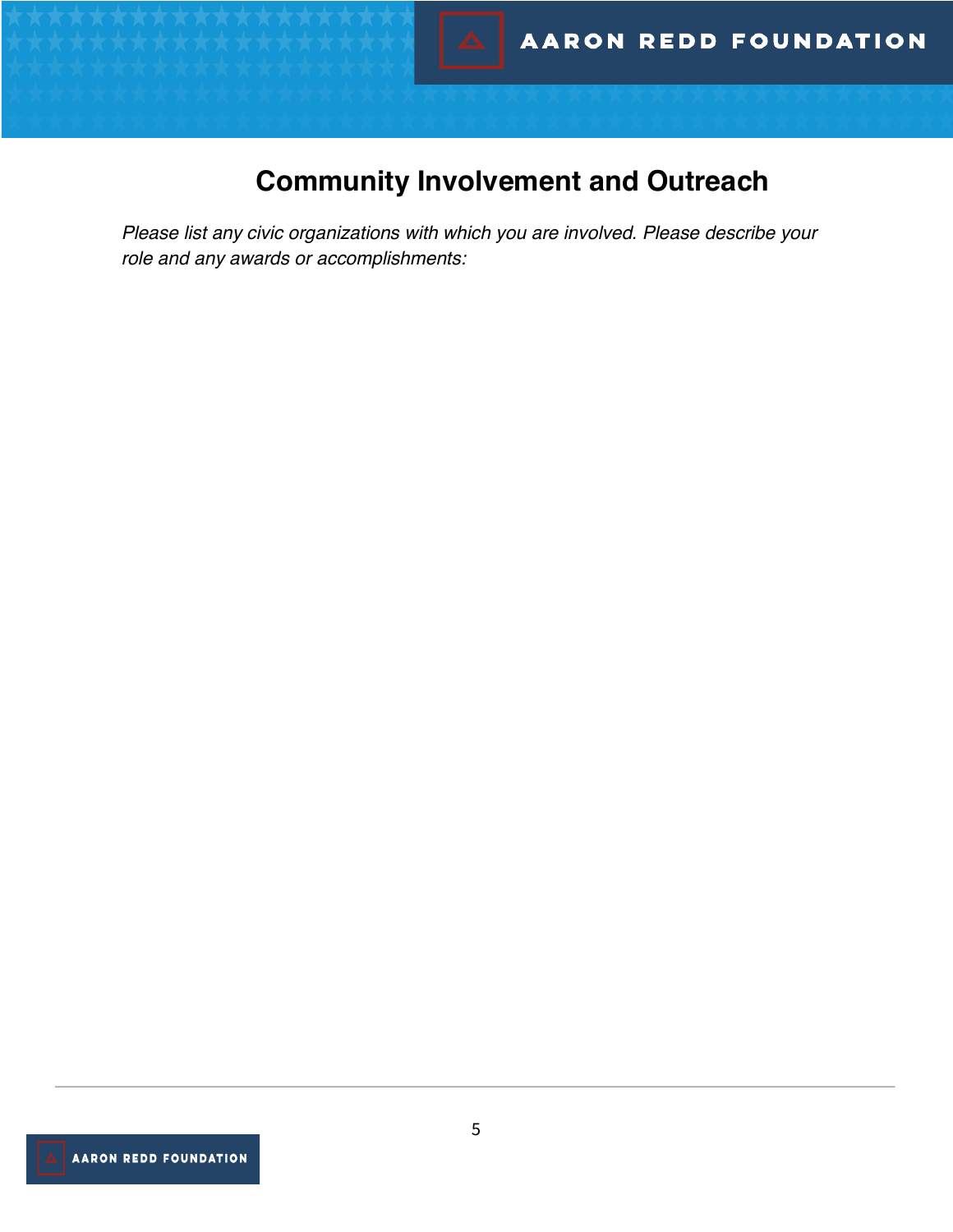## **How can our Foundation help you to carry on Aaron's Legacy?**

*If selected, what would the awarded amount pay for? Please list how the money would be allocated. If money is to be paid to an institution, please provide the name and contact information (address, phone, email) for that institution. Provide specific dollar amounts where possible.*

## **Essay Submission**

*\* Please submit an essay about why you are applying for The Aaron Redd Award. Please explain your role in connection to the USCG. Help us understand your character, how you plan to develop professionally or academically. Finally, please describe how you relate to Aaron and his path. (Please attach your essay separately).*

- **Please ensure to submit all forms in a SINGLE PDF attachment.**
- **Applicants should have concrete plans for the award money. The award money must be used by 1 June 2023.**
- **D**eadline for submission is 1 April 2022.